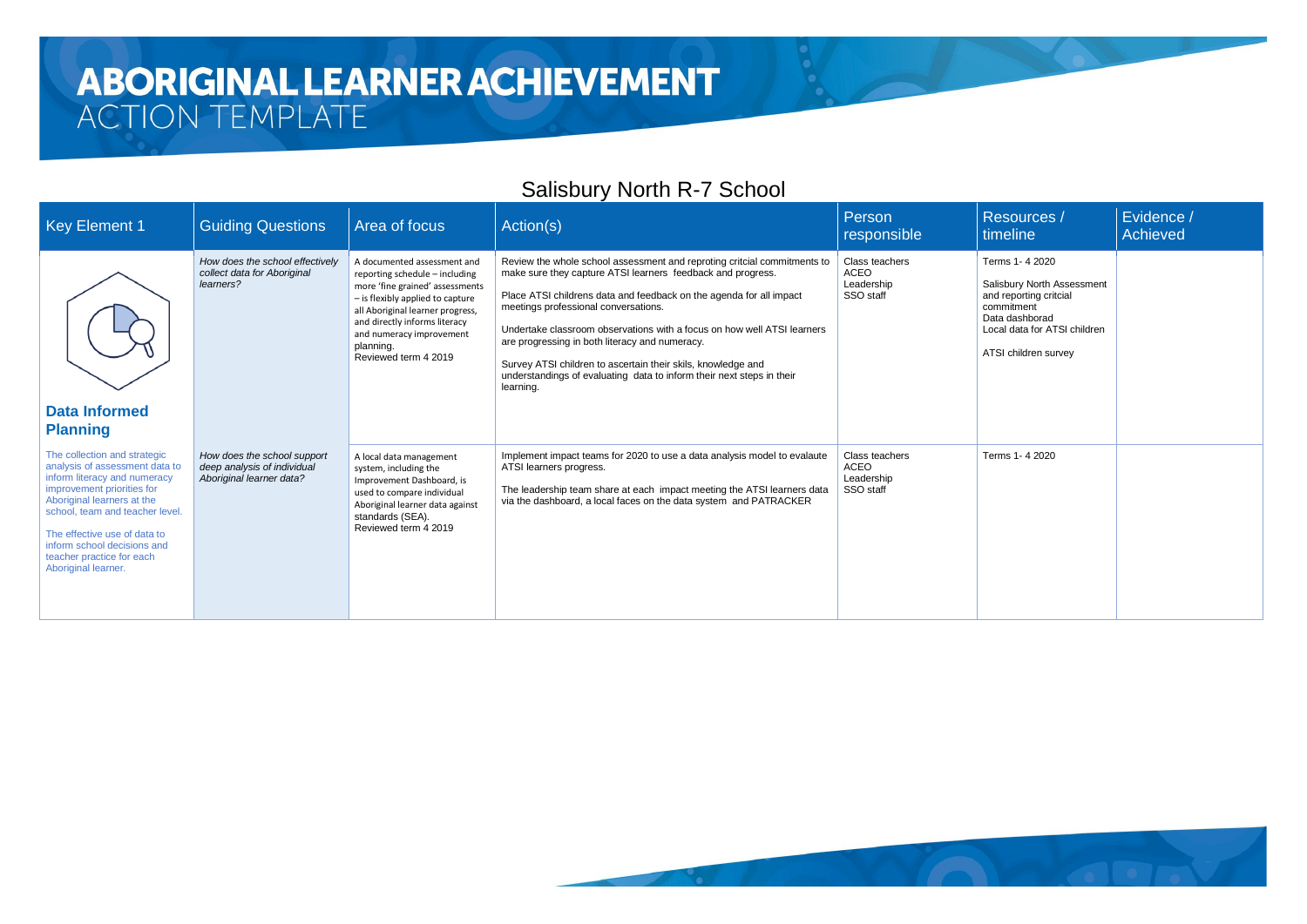| Key Element 1 | <b>Guiding Questions</b>                                                                       | Area of focus                                                                                                                   | Action(s)                                                                                                                                                                                                                                                                                                                                                                     | Person<br>responsible | <b>Resources</b> /<br>timeline | Evidence /<br>Achieved |
|---------------|------------------------------------------------------------------------------------------------|---------------------------------------------------------------------------------------------------------------------------------|-------------------------------------------------------------------------------------------------------------------------------------------------------------------------------------------------------------------------------------------------------------------------------------------------------------------------------------------------------------------------------|-----------------------|--------------------------------|------------------------|
|               | How does the school ensure<br>Aboriginal learners are<br>prominent in improvement<br>planning? | Planning and actions for<br>literacy and numeracy<br>improvement relate to some<br>Aboriginal learners.<br>Reviewed term 4 2019 | In 2020 we will implement a fortnightly student forum which will include<br>ATSI children being active agents of the schools improvement.<br>A termly school improvement action plan which involves ATSI learners will<br>be developed and implemented to ensure student voice in improvement<br>planning.<br>Fortnightly student learning fedback forums wil be implemented. | Principal/DP<br>ACEO  | Terms 1 - 4 2020               |                        |

| Key Element 2                                                                                              | <b>Guiding Questions</b>                                                                                       | Area of focus                                                                                                                                                                                                 | Action(s)                                                                                                                      | Person<br>responsible                     | Resources /<br>timeline | Evidence /<br>Achieved |
|------------------------------------------------------------------------------------------------------------|----------------------------------------------------------------------------------------------------------------|---------------------------------------------------------------------------------------------------------------------------------------------------------------------------------------------------------------|--------------------------------------------------------------------------------------------------------------------------------|-------------------------------------------|-------------------------|------------------------|
| <b>nn</b>                                                                                                  | How does the school track,<br>monitor and review the growth<br>and achievement of every<br>Aboriginal learner? | Aboriginal learner progress is<br>irregularly monitored against<br>standards or benchmarks with<br>some leaders and/or teachers<br>using this information to<br>inform their actions.<br>Reviewed term 4 2019 | The school will implement impact teams for 2020 to use a data analysis<br>model to evalaute ATSI learners progress and growth. | Teaching staff<br>Leadership team<br>ACEO | Terms 1 - 4 2020        |                        |
| <b>Tracking And</b><br><b>Monitoring Growth</b><br><b>And Achievement</b>                                  |                                                                                                                |                                                                                                                                                                                                               |                                                                                                                                |                                           |                         |                        |
| The ongoing monitoring of<br>learning growth and<br>achievement in literacy and<br>numeracy for Aboriginal |                                                                                                                |                                                                                                                                                                                                               |                                                                                                                                |                                           |                         |                        |

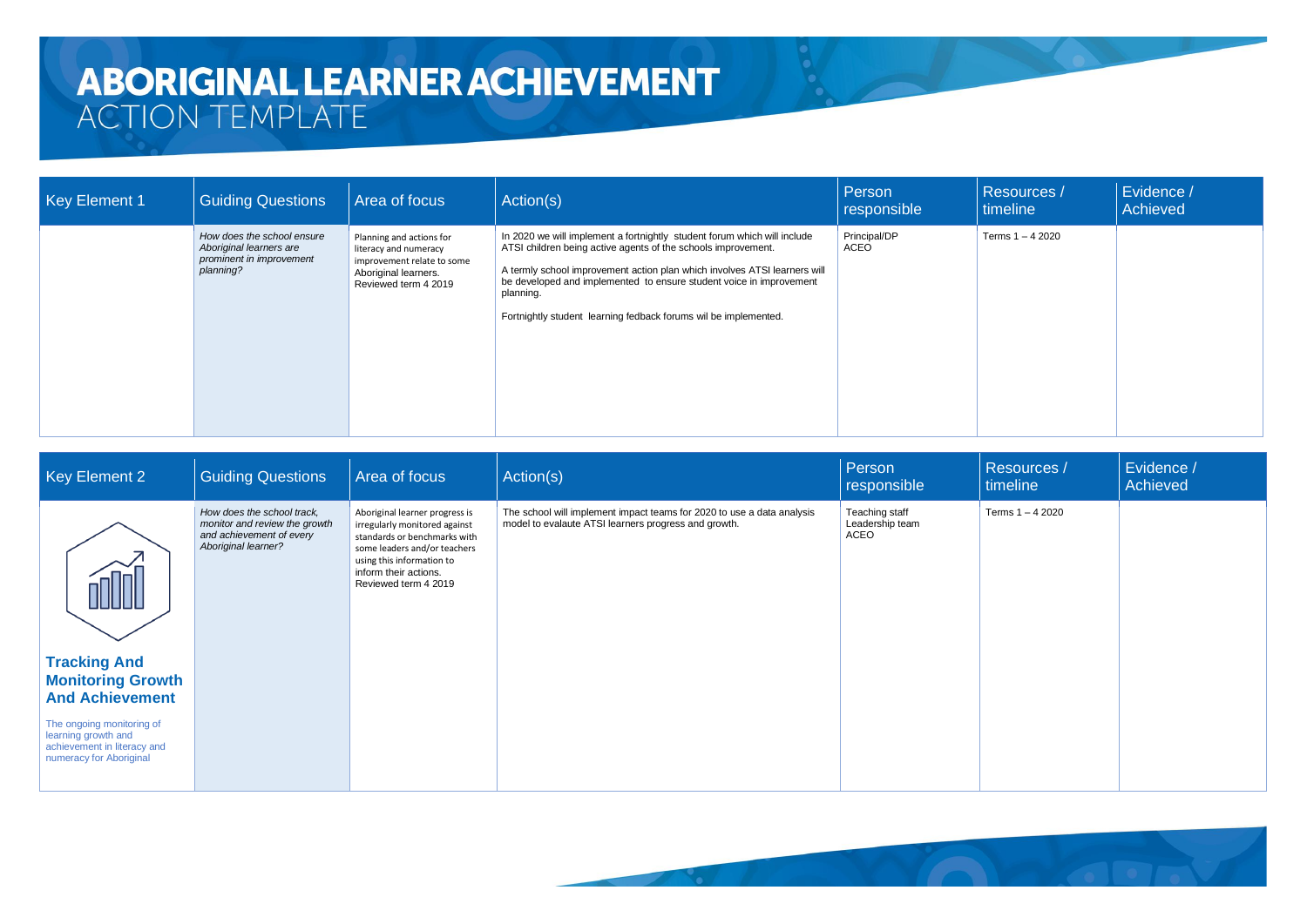| Key Element 2                                               | <b>Guiding Questions</b>                                                                            | Area of focus                                                                                                                                                                                                | Action(s)                                                                                                                                                                                                                                                                                                                                                                                                                                                                                                                                                                  | Person<br>responsible                                    | <b>Resources /</b><br>timeline | Evidence /<br>Achieved |
|-------------------------------------------------------------|-----------------------------------------------------------------------------------------------------|--------------------------------------------------------------------------------------------------------------------------------------------------------------------------------------------------------------|----------------------------------------------------------------------------------------------------------------------------------------------------------------------------------------------------------------------------------------------------------------------------------------------------------------------------------------------------------------------------------------------------------------------------------------------------------------------------------------------------------------------------------------------------------------------------|----------------------------------------------------------|--------------------------------|------------------------|
| learners to inform improvement<br>actions and goal setting. | How does the monitoring of<br>progress inform Aboriginal<br>learner literacy and numeracy<br>goals? | There are some learning<br>goals set, but not necessarily<br>connected to relevant<br>data. The goals are<br>irregularly reviewed with<br>limited Aboriginal learner<br>involvement.<br>Reviewed term 4 2019 | The school will implement a fortnightly goal setting approach that will see<br>ATSI learners trackign and monitoring their goals regularly to evalaute their<br>progress.<br>All ATSI studnets fortnightly goals will be displayed in a prominent space in<br>every class for referring to.<br>The school will develop "I can documents in reading in 2020 and<br>Mathematics in 2021 for ATSI students to refer to when evaluating their<br>goals.<br>The school will expand the use of data folders so ATSI students have ready<br>access to their data for goal setting | Principal.<br>Teacher/SSO staff<br>ACEO<br>ATSI mentors. | Terms 1 - 4 2020               |                        |

| Key Element 3                         | <b>Guiding Questions</b>                                                                                                                                        | Area of focus                                                                                                                                                                            | Action(s)                                                                                                                                                                                                                                    | Person<br>responsible                                                       | <b>Resources /</b><br>timeline | Evidence /<br>Achieved |
|---------------------------------------|-----------------------------------------------------------------------------------------------------------------------------------------------------------------|------------------------------------------------------------------------------------------------------------------------------------------------------------------------------------------|----------------------------------------------------------------------------------------------------------------------------------------------------------------------------------------------------------------------------------------------|-----------------------------------------------------------------------------|--------------------------------|------------------------|
| Q)<br>$\frac{1}{10}$                  | How does the school ensure a<br>collective 'commitment to action'<br>towards raising the achievement<br>of all Aboriginal learners in<br>literacy and numeracy? | There are some agreed<br>practices that are understood<br>and applied in some classes<br>to raise Aboriginal learner<br>achievement in literacy and<br>numeracy.<br>Reviewed term 4 2019 | The school will implement impact teams for 2020 to ensure collective<br>efficay towards the raising of ATSI learners achivement.<br>The school will implement monthly meetings with families to ensure a<br>collective commitment to action. | Leadership team<br>ACEO<br>ATSI students<br>ATSI families<br>Teaching staff | Terms 1 - 4 2020/21            |                        |
| <b>Assuring</b><br><b>Consistent,</b> |                                                                                                                                                                 |                                                                                                                                                                                          |                                                                                                                                                                                                                                              |                                                                             |                                |                        |

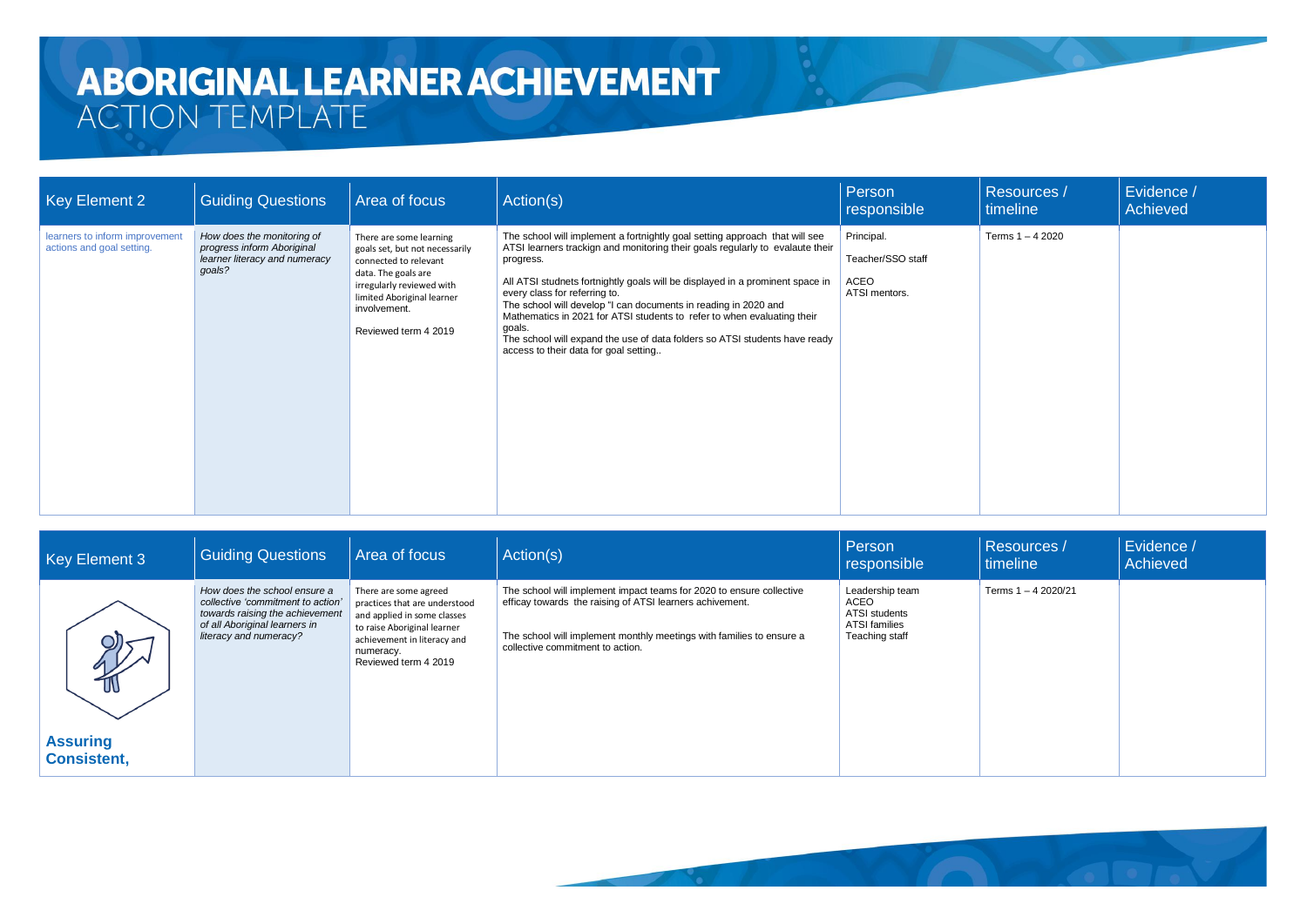| <b>Key Element 3</b>                                                                                                                                                                                                                                                                                                                                            | <b>Guiding Questions</b>                                                                                                                  | Area of focus                                                                                                                                                                               | Action(s)                                                                                                                                                                                                                                                                                          | Person<br>responsible                                      | Resources /<br>timeline | Evidence /<br>Achieved |
|-----------------------------------------------------------------------------------------------------------------------------------------------------------------------------------------------------------------------------------------------------------------------------------------------------------------------------------------------------------------|-------------------------------------------------------------------------------------------------------------------------------------------|---------------------------------------------------------------------------------------------------------------------------------------------------------------------------------------------|----------------------------------------------------------------------------------------------------------------------------------------------------------------------------------------------------------------------------------------------------------------------------------------------------|------------------------------------------------------------|-------------------------|------------------------|
| <b>High Quality</b><br><b>Classroom</b><br><b>Practice</b><br>The continuous building of high-<br>quality practice to deliver on<br>whole-school commitments to<br>action that will directly impact on<br>Aboriginal achievement.<br>This is supported by relevant<br>professional learning, together<br>with performance development<br>systems and processes. | How does the school<br>continuously build teacher<br>capacity for raising literacy and<br>numeracy achievement of<br>Aboriginal learners? | There are some capacity building<br>processes that are<br>indirectly associated with<br>raising the literacy and<br>numeracy achievement of<br>Aboriginal learners.<br>Reviewed term 4 2019 | The school will implement a differentiated PD calendar that builds teacher<br>capacity in lit/num and AFL.<br>ATSI learners feedback wil be shared at the PD workshops,<br>In class coaching will be further expanded to ensure staff are focussing on<br>ATSI learners in their practice.         | Leadership team                                            | Terms 1 - 4 2020        |                        |
|                                                                                                                                                                                                                                                                                                                                                                 | How do the school's<br>performance development<br>processes ensure quality<br>practice is evident for every<br>Aboriginal learner?        | There are some performance<br>processes that connect<br>teacher practice to raising the<br>achievement of Aboriginal<br>learners.<br>Reviewed term 4 2019                                   | The school will ensure every teaching staff members PM plan has targets<br>linked to the SIP and ATSI students improvement.<br>All staff will participate in termly meetings and provide evidence on how<br>they are meeting the goals and target from the SIPand ATSI learner<br>achievement plan | Leadership members<br>Teachers<br>SSO staff<br><b>ACEO</b> | Terms $1 - 42020$       |                        |

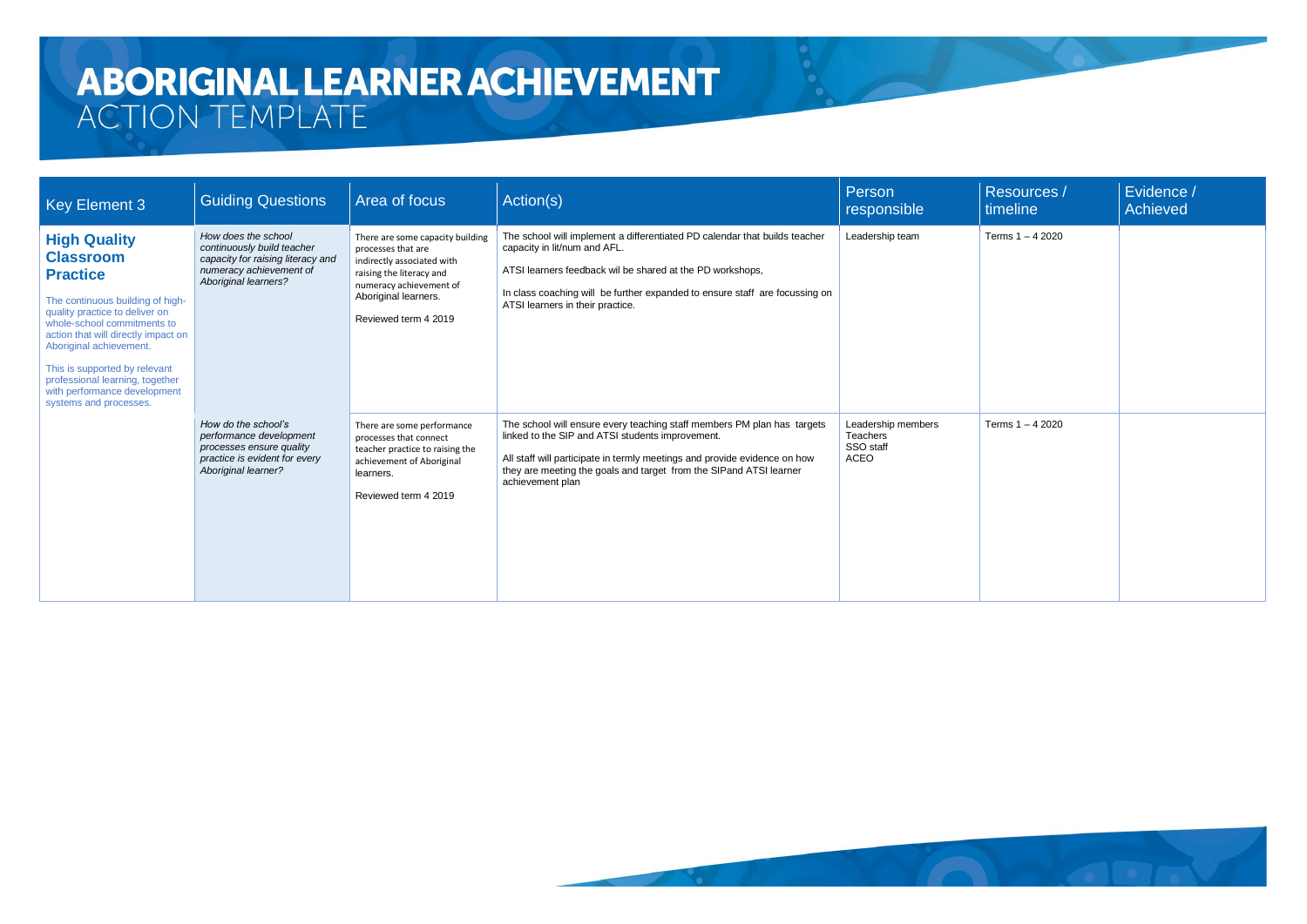| <b>Key Element 4</b>                                                                                              | <b>Guiding Questions</b>                                                                                                | Area of focus                                                                                                                                                                                    | Action(s)                                                                                                                                                                                                                                                                                                                                                                                                                                                                        | Person<br>responsible                                  | Resources /<br>timeline                                  | Evidence /<br>Achieved |
|-------------------------------------------------------------------------------------------------------------------|-------------------------------------------------------------------------------------------------------------------------|--------------------------------------------------------------------------------------------------------------------------------------------------------------------------------------------------|----------------------------------------------------------------------------------------------------------------------------------------------------------------------------------------------------------------------------------------------------------------------------------------------------------------------------------------------------------------------------------------------------------------------------------------------------------------------------------|--------------------------------------------------------|----------------------------------------------------------|------------------------|
| <b>Applying</b>                                                                                                   | How does the school effectively<br>provide literacy and numeracy<br>intervention for identified<br>Aboriginal learners? | Aboriginal learners are<br>identified on the basis of<br>data, with some learners<br>provided with additional<br>in-class support or access to<br>intervention programs.<br>Reviewed term 4 2019 | The school will implement a 3 wave intervention model in 2020 based on<br>learners data. ATSI students will be placed in a flexible wave group based<br>on their data and will be reviewed fortnightly.<br>All HA (Highly Able) ATSI students will be placed in an acceleartion<br>program for literacy facilited by the Principal and Reading key teacher.<br>The school will implement a five day/week 10 minute literacy block with in<br>class SSO support to ATSI learners. | Leadership team<br>SSO staff<br>Teaching staff<br>ACEO | Terms 1 - 4 2020<br>Principal and Reading key<br>teacher |                        |
| <b>Evidence-Based,</b><br><b>Learning</b><br><b>Interventions</b>                                                 |                                                                                                                         |                                                                                                                                                                                                  |                                                                                                                                                                                                                                                                                                                                                                                                                                                                                  |                                                        |                                                          |                        |
| Effective and targeted learner<br>interventions which support<br>and/or extend Aboriginal learner<br>achievement. |                                                                                                                         |                                                                                                                                                                                                  |                                                                                                                                                                                                                                                                                                                                                                                                                                                                                  |                                                        |                                                          |                        |

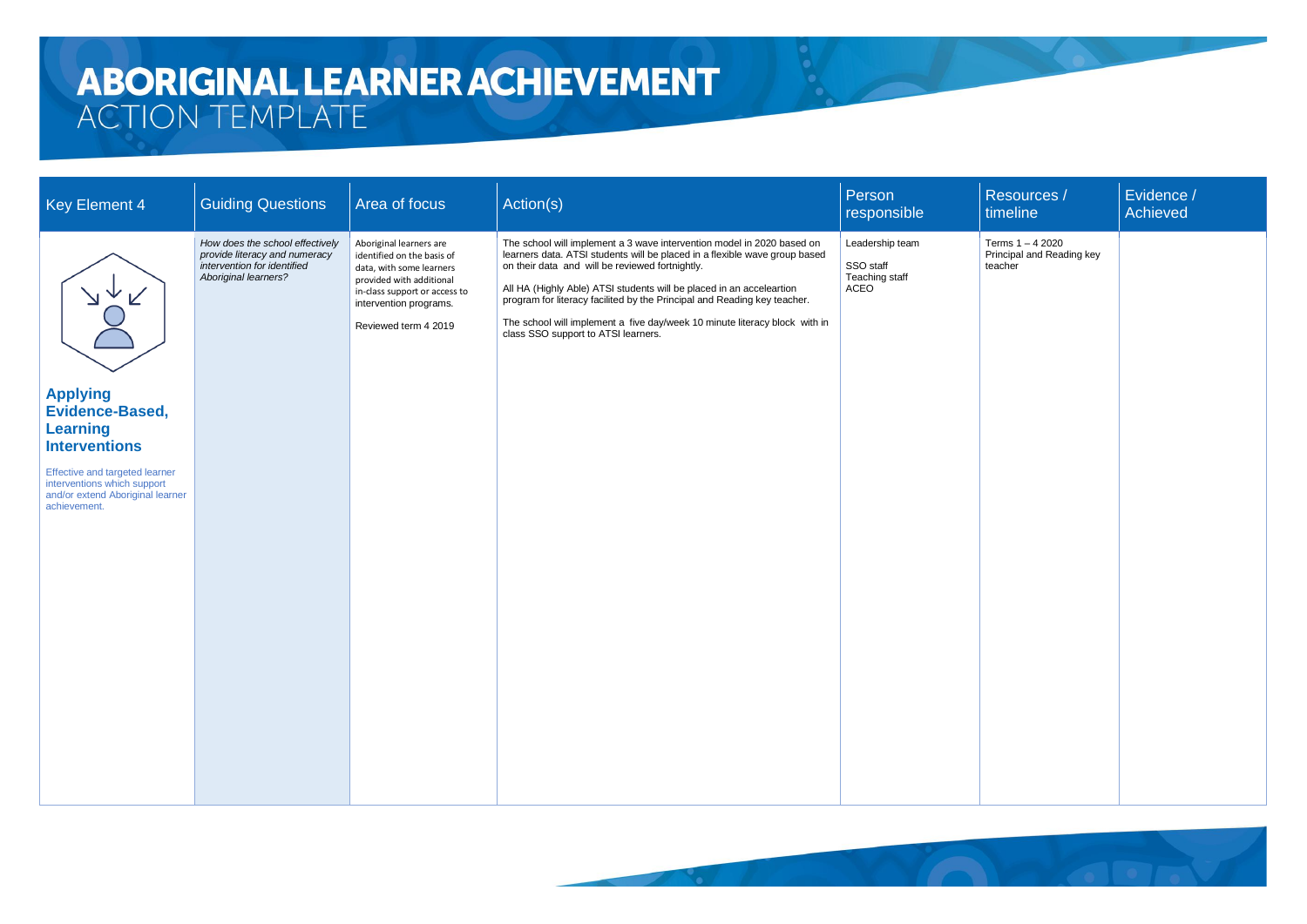| <b>Key Element 5</b>                                                                                                                                                                                                                                                                                                                                                                                                                                                                  | <b>Guiding Questions</b>                                                                                                                                                                                                                                                                                                                                    | Area of focus                                                                                                                                                | Action(s)                                                                                                                                                                                                                                                                                                                                                                | Person<br>responsible                                       | Resources /<br>timeline | Evidence /<br>Achieved |
|---------------------------------------------------------------------------------------------------------------------------------------------------------------------------------------------------------------------------------------------------------------------------------------------------------------------------------------------------------------------------------------------------------------------------------------------------------------------------------------|-------------------------------------------------------------------------------------------------------------------------------------------------------------------------------------------------------------------------------------------------------------------------------------------------------------------------------------------------------------|--------------------------------------------------------------------------------------------------------------------------------------------------------------|--------------------------------------------------------------------------------------------------------------------------------------------------------------------------------------------------------------------------------------------------------------------------------------------------------------------------------------------------------------------------|-------------------------------------------------------------|-------------------------|------------------------|
| OC<br><b>Engaging</b><br><b>Aboriginal Families</b><br>as Partners in<br><b>Literacy and</b><br><b>Numeracy learning</b><br>Data-informed conversations<br>with Aboriginal families about<br>the growth, achievement and<br>successes of their child, and the<br>strategies to best support them.<br>NB: The term 'families' includes<br>many different carer roles,<br>including grandparents,<br>custodial parents, other relatives<br>and, where relevant,<br>the wider community. | How does the school ensure<br>that there are culturally<br>respectful and purposeful<br>conversations with families<br>about:<br>- learner progress and<br>achievement based on<br>evidence?<br>- the support provided by the<br>school for the learner?<br>- the ways in which the family<br>can support the learner's growth<br>in literacy and numeracy? | The school has developed<br>some proactive strategies<br>to share data-based<br>information with families<br>of Aboriginal learners.<br>Reviewed term 4 2019 | The school will implement monthly meetings with families to ensure a<br>collective commitment to action.<br>The school will highlight and share ATSI learner progress with families<br>through a range of communication methods e.g. newsletters, SEESAW,<br>mtgs, morning teas.<br>The school will hold regular parent forums about literacy and numeracy<br>practices. | ACEO<br>Leadership team<br>Staff<br>Literacy Senior Leader. | Terms 1-4 2020          |                        |